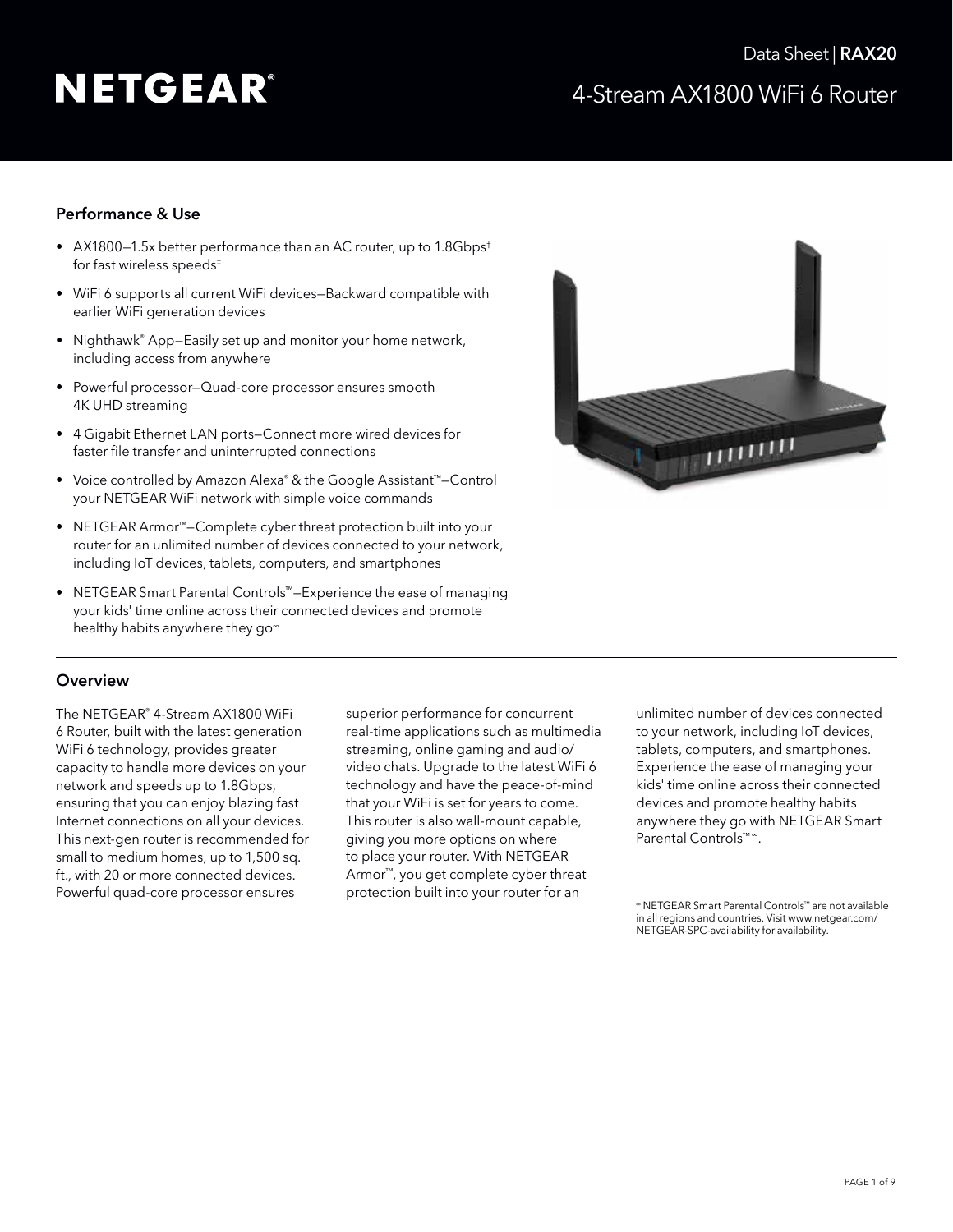# 4-Stream AX1800 WiFi 6 Router Data Sheet | RAX20

## Speed

Speed makes HD video better. Speed makes online gaming awesome. Speed makes all your devices really go. And anyplace you need speed, with NETGEAR you got it. Extreme download speeds up to 600+1200Mbps. Uses WiFi 6 (802.11ax) with dual band technology providing whole home coverage with Gigabit wired and wireless connection. Everything you need for a fast, fast, fast connected home.



 1.5X BETTER PERFORMANCE THAN AN AC ROUTER—4 stream WiFi with up to 1.8Gbps<sup>†</sup> for fast wireless speeds<sup>‡</sup>



EXTREMELY FAST WIFI—Up to 600+1200Mbps†



 4 GIGABIT ETHERNET LAN PORTS—Connect more wired devices for faster file transfer and uninterrupted connections

### WiFi Range

Homes come in all shapes and sizes. The 4-Stream AX1800 WiFi 6 Router with additional high-power external antennas provides WiFi connectivity throughout your home for all your Internet-enabled devices.



BETTER RANGE—Wireless coverage for small to medium homes



ANTENNAS—Great range with external antennas for best connectivity

### Reliable Connections

Stay connected—with your devices, your media, and your friends. Simultaneous dual band WiFi provides two separate WiFi networks—2.4GHz for legacy devices and 5GHz which is less interference-prone for media streaming.



 POWERFUL PROCESSOR—Quad-core processor ensures smooth 4K UHD streaming



(v) (v) SIMULTANEOUS DUAL BAND WIFI–Reduces interference for better connections to more WiFi devices

 MORE WIFI FOR MORE DEVICES—Allows efficient data transmission to devices simultaneously.§

#### Sharing

Relive memories and share them with others. Stream 4K UHD content to more devices at the same time with 4-Stream WiFi. If it's secure and shared storage access you want NETGEAR has easy ways to do it.



 4-STREAM WIFI—Stream 4K UHD content to more devices at the same time



SUPERSPEED USB 3.0 PORT-Up to 10x faster than USB 2.0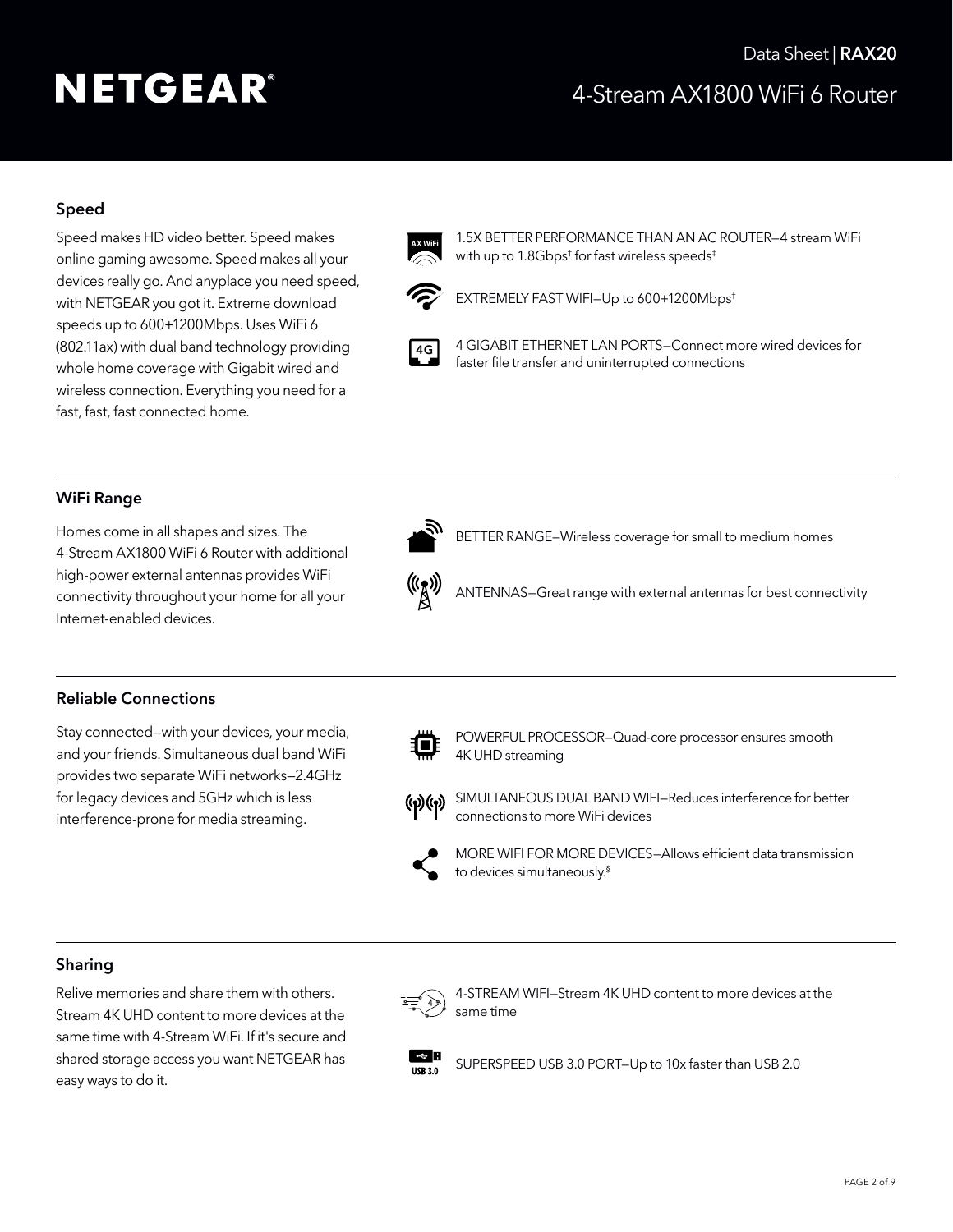# 4-Stream AX1800 WiFi 6 Router Data Sheet | RAX20

## Ease Of Use

Start enjoying your new device faster than ever. NETGEAR wants to make sure installation and management is simple & easy, so you can connect quickly & make sure you stay that way!

 $\mathbb{Z}$  EASY INSTALL–Easy setup for iPad®, tablets, smartphones & computers



NIGHTHAWK<sup>®</sup> APP–Easily set up your router and get more out of your WiFi. Includes access from anywhere to manage your network away from home



WIFI 6 SUPPORTS CURRENT WIFI DEVICES-Backward compatible with earlier WiFi generation devices

 VOICE CONTROL—Control your NETGEAR WiFi network with simple <sup>1</sup> II<sup>I</sup> voice commands using Amazon Alexa® & the Google Assistant<sup>™</sup>

### **Security**

Maintain high security across your network to ensure your privacy & family is safe while online. Whether it's preventing phishing & spyware, NETGEAR has you covered.



 NETGEAR ARMOR™—Cybersecurity for your home††. Advanced cyber threat protection for your home network and your connected devices



 NETGEAR Smart Parental Controls™—Easily manage your kids time online across their connected devices<sup>™</sup>



 VPN SUPPORT—On PC, MAC, & now also with OpenVPN Connect app on iOS & Android, securely access your home network & Internet



GUEST NETWORK ACCESS—Separate & secure access for guests



 STANDARDS-BASED WIFI SECURITY (802.11i, 128-bit AES encryption with PSK)



AUTOMATIC FIRMWARE UPDATE-Delivers latest security patches to the router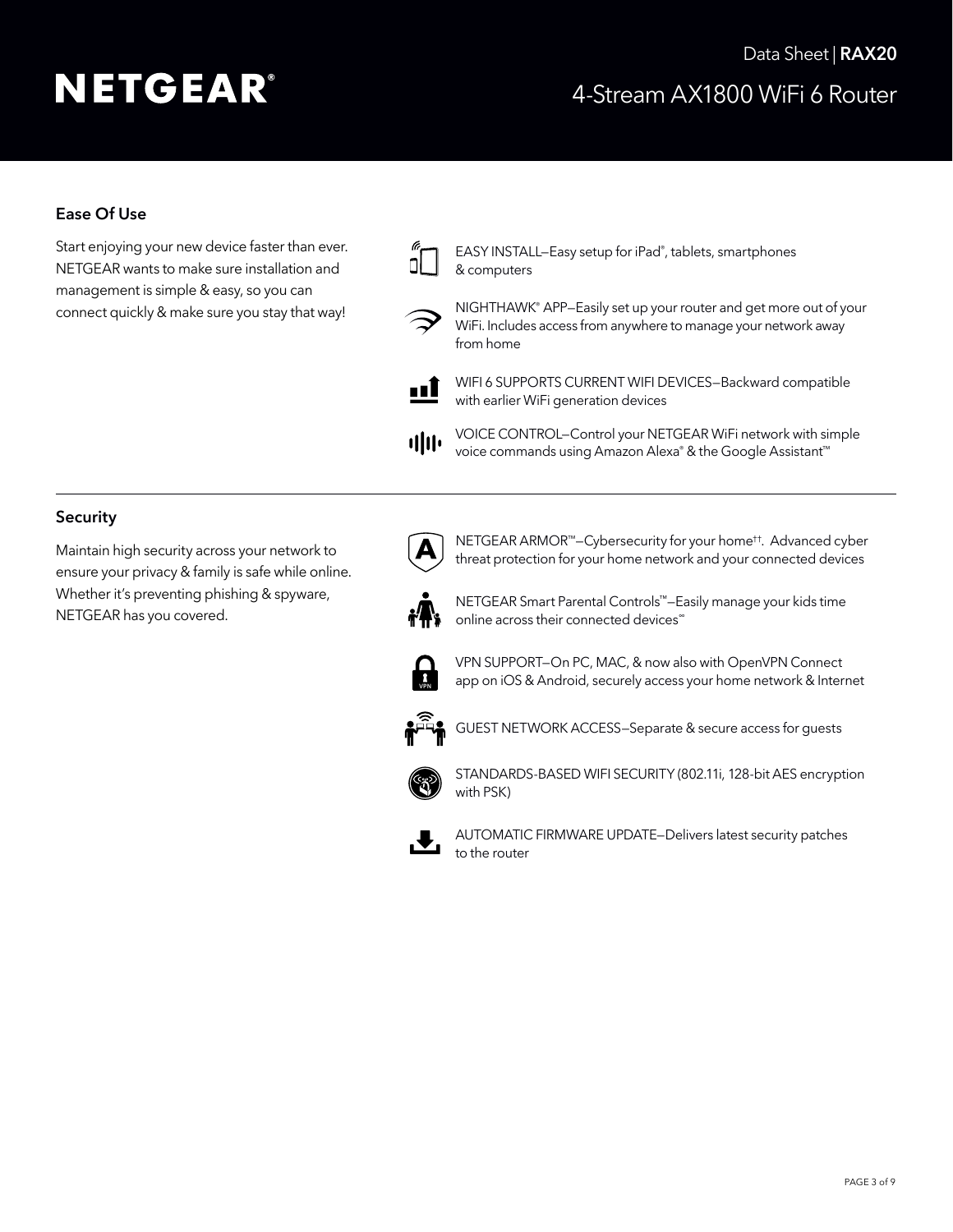

### WiFi 6—Ready for Today and Tomorrow's Smart Home

Delivering four times better performance than AC WiFi, WiFi 6 allows more devices to connect and stream simultaneously, without impacting speed or reliability, by efficiently packing and scheduling data. Rising to the challenges of modern smart home demands, this new standard of WiFi is ready to support more devices with better reliability and faster speeds.

#### **Capacity**

WiFi 6 gives you improved network capacity for more WiFi devices. Have more fun with the uninterrupted 4K streaming, gaming, and the smart home experience.

#### Speed

Get ultra-fast wireless speeds with more connections for all devices with less congestion. You'll get some blazing connection speeds of more than one gigabit per second or more, 4K streaming, & VR/AR gaming.

#### Range

Experience reliable and stronger WiFi coverage indoors and outdoors for all your devices. High-performance antennas, pre-optimized for best peformance, on the router amplify WiFi signals for maximized range and reliable coverage.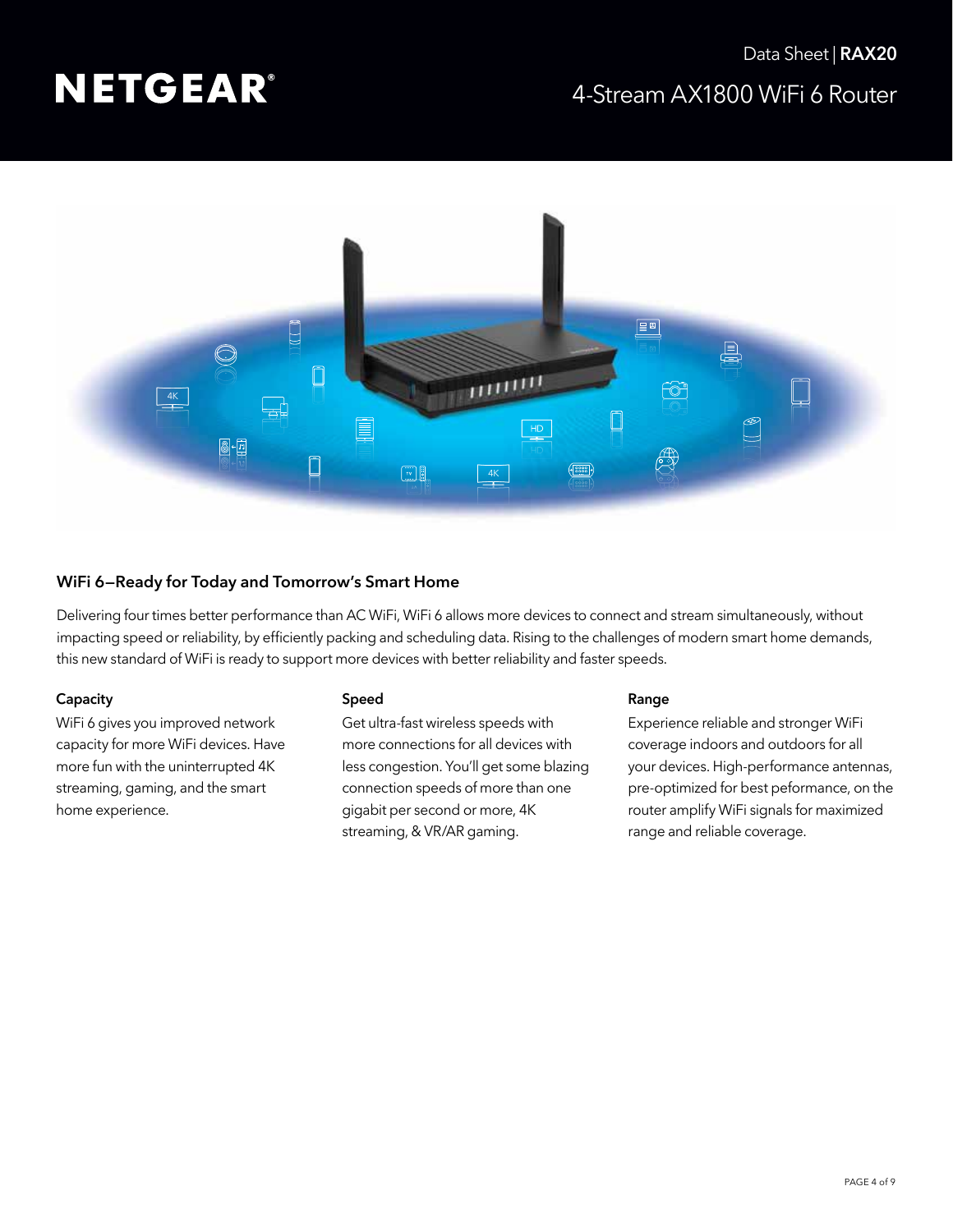# 4-Stream AX1800 WiFi 6 Router Data Sheet | RAX20

### Nighthawk® App

The Nighthawk® App makes it easy to set up your router and get the most out of your WiFi. With the app, you can install your router in few steps—just connect your mobile device to the router network and the app will walk you through the rest. Once set up, you can use the intuitive dashboard to pause the Internet on your connected devices, run a quick Internet speed test, and much more!

- Anywhere Access—Easily monitor your home network anytime, anywhere
- Internet Speed Test—Check the broadband speeds from your service provider
- Pause Internet—Pause the Internet to any device
- Traffic Meter-Track Internet data usage
- Guest Networks—Set up separate WiFi access for guests
- Quick Setup—Get connected in just minutes
- Get it at [nighthawk-app.com](http://www.nighthawk-app.com)

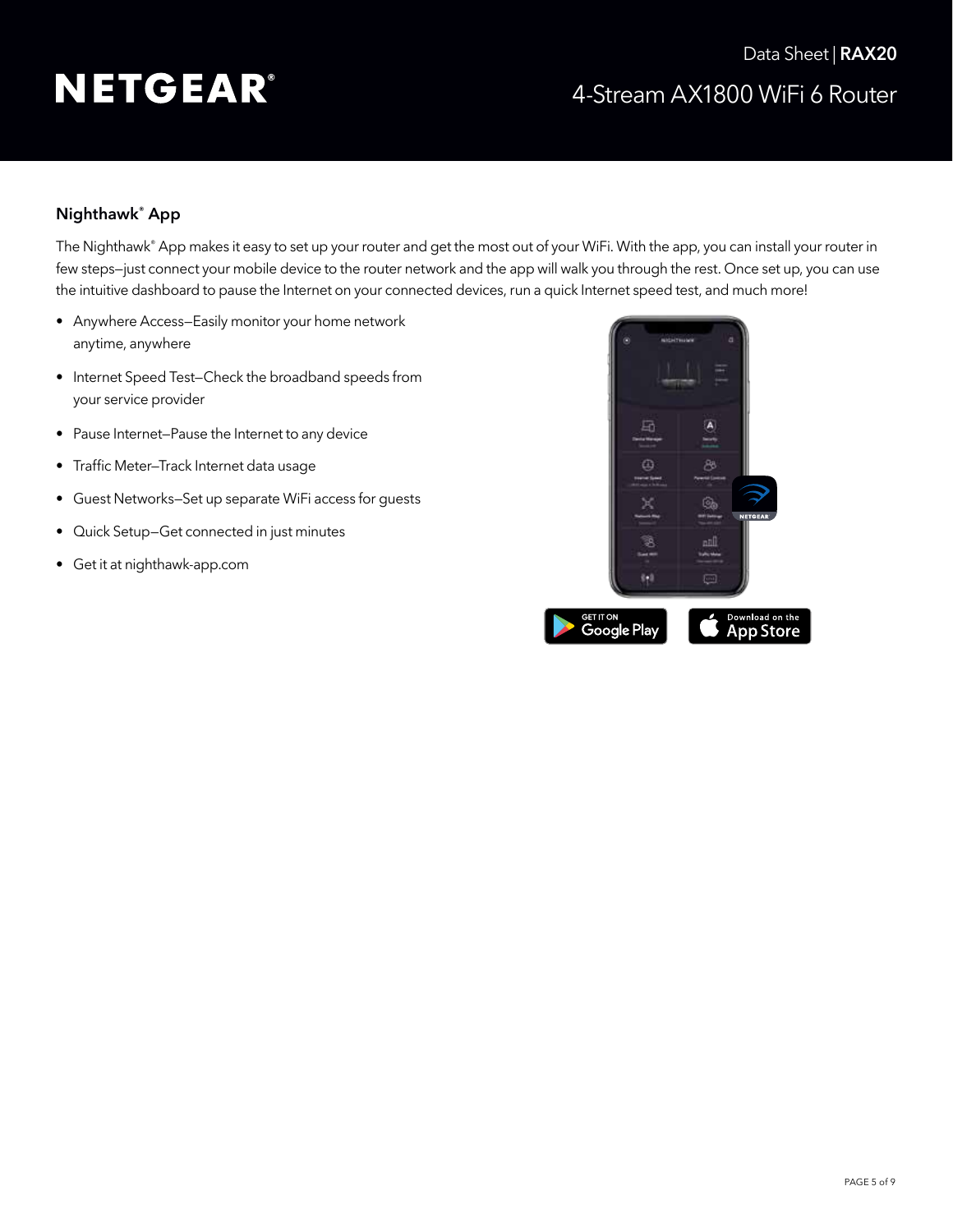## **NETGEAR Armor™**

Powered by Bitdefender®, NETGEAR Armor™ is one of the most comprehensive and advanced security solutions that protects you and your family from hackers and viruses. It's built into your NETGEAR router and is easily managed through the NETGEAR iOS or Android app. NETGEAR Armor™ includes Bitdefender's award-winning anti-virus, anti-malware, total protection suite for unlimited computers, smartphones, and tablets plus Bitdefender VPN to safeguard these devices—anywhere you go.



### **Advanced Security Built into Your NETGEAR Router**

PROTECTS ALL CONNECTED DEVICES—Safeguard all your smart home devices, game consoles, TVs, and streaming players, as well as your tablets, computers, and smartphones.



SENSITIVE DATA PROTECTION—Keeps your data private by blocking attempts to send your login and banking info, SSNs, and more from being sent over unencrypted connections.



ANOMALY DETECTION—Blocks unusual behavior on your connected devices detected by our machine learning algorithm to protect your network against attacks.



BRUTE FORCE PROTECTION—Protects the entire network by preventing connected smart devices from being compromised by botnet attacks, such as credential and encryption key attacks.



DDoS PROTECTION—Prevents and protects your network against crippling denial-of-service attacks.



EXPLOIT PREVENTION/IDS—Protects your data and devices by blocking attacks—like malicious intrusions—that try to exploit vulnerabilities in your connected devices or software.



AUTOMATIC THREAT BLOCKING—Blocks viruses, ransomware, phishing, spoofing, and other advanced cyberattacks threatening your network and connected devices with vulnerabilities.



WEB PROTECTION—Instantly blocks webpages that possibly contain harmful malware, phishing, or other malicious content. (For Android and iOS devices)



VULNERABILITY SCAN—Closes any backdoor entries or hackers by identifying weak passwords or credentials and firmware or services with vulnerabilities.



REAL-TIME ALERTS—Notifications of detected and blocked threats and when new devices connect to your network.



MANAGE NETGEAR ARMOR EASILY—Stay in the know with your Nighthawk App—anywhere, anytime.

#### **Your Armor subscription also includes features that protect your devices outside your home:**



BITDEFENDER SECURITY—Install this protection on your desktop and laptop computers and mobile devices for an extra layer of cybersecurity at home and on-the-go.



BITDEFENDER® VPN—Encrypts your Internet connection to keep your online activity private, even while you're on unsecured public networks.



ANTI-THEFT PROTECTION—Remotely locate, lock, and wipe your lost or stolen devices.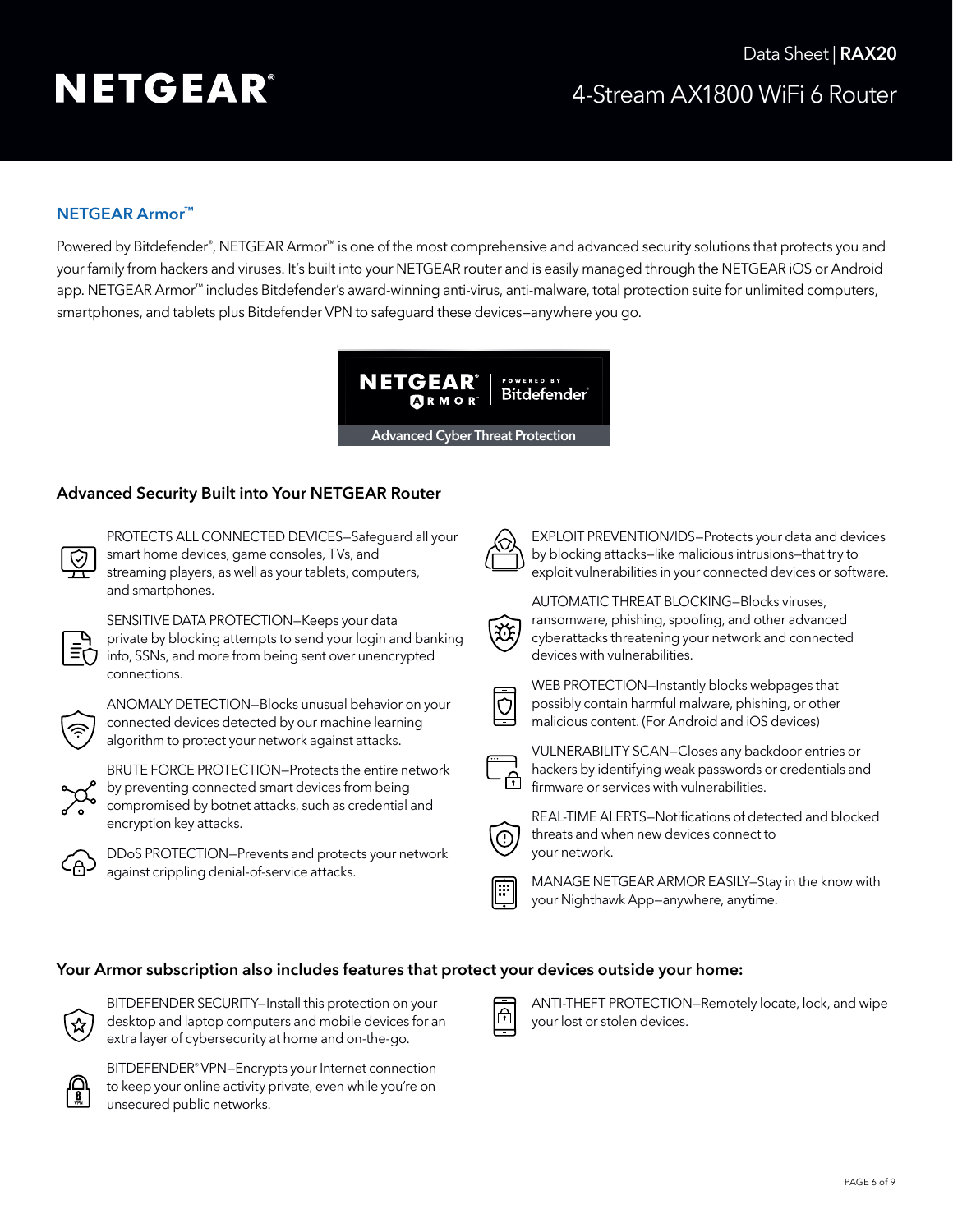# 4-Stream AX1800 WiFi 6 Router Data Sheet | RAX20

### **NETGEAR Smart Parental Controls™ <sup>∞</sup>**

Creating the safest online experience for your kids is important and our built-in Smart Parental Controls makes it easy.

You are in control of your kids' Internet access:

- Pause the Internet for needed breaks
- Create custom profiles to manage online time for each kid

With the Premium subscription\*, you get even more insights into your kids' online activities to promote healthy habits:

- Get a detailed report of your kids' Internet usage and block any sites
- • Customize filters for your kids and limit their Internet time

#### **Key Features:**



<sup>∞</sup>NETGEAR Smart Parental Controls™ are not available in all regions and countries. Visit [www.netgear.com/NETGEAR-SPC-availability](http://www.netgear.com/NETGEAR-SPC-availability) for availability.

\* NETGEAR Smart Parental Controls™ Premium requires a paid subscription after the 30-day free trial. (No credit card required for the trial). Visit [netgear.com/spc](http://netgear.com/spc) for more information.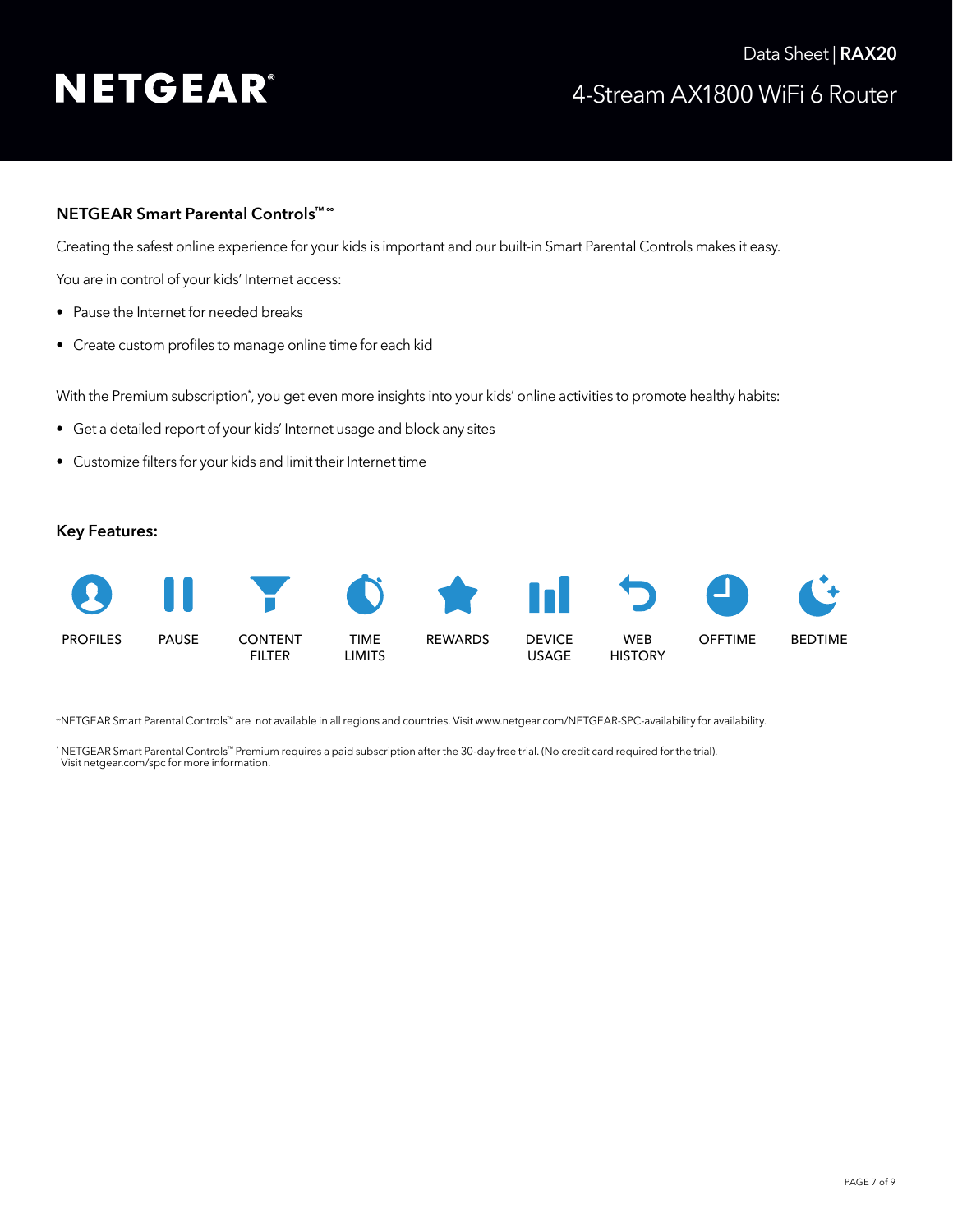

## Connection Diagram